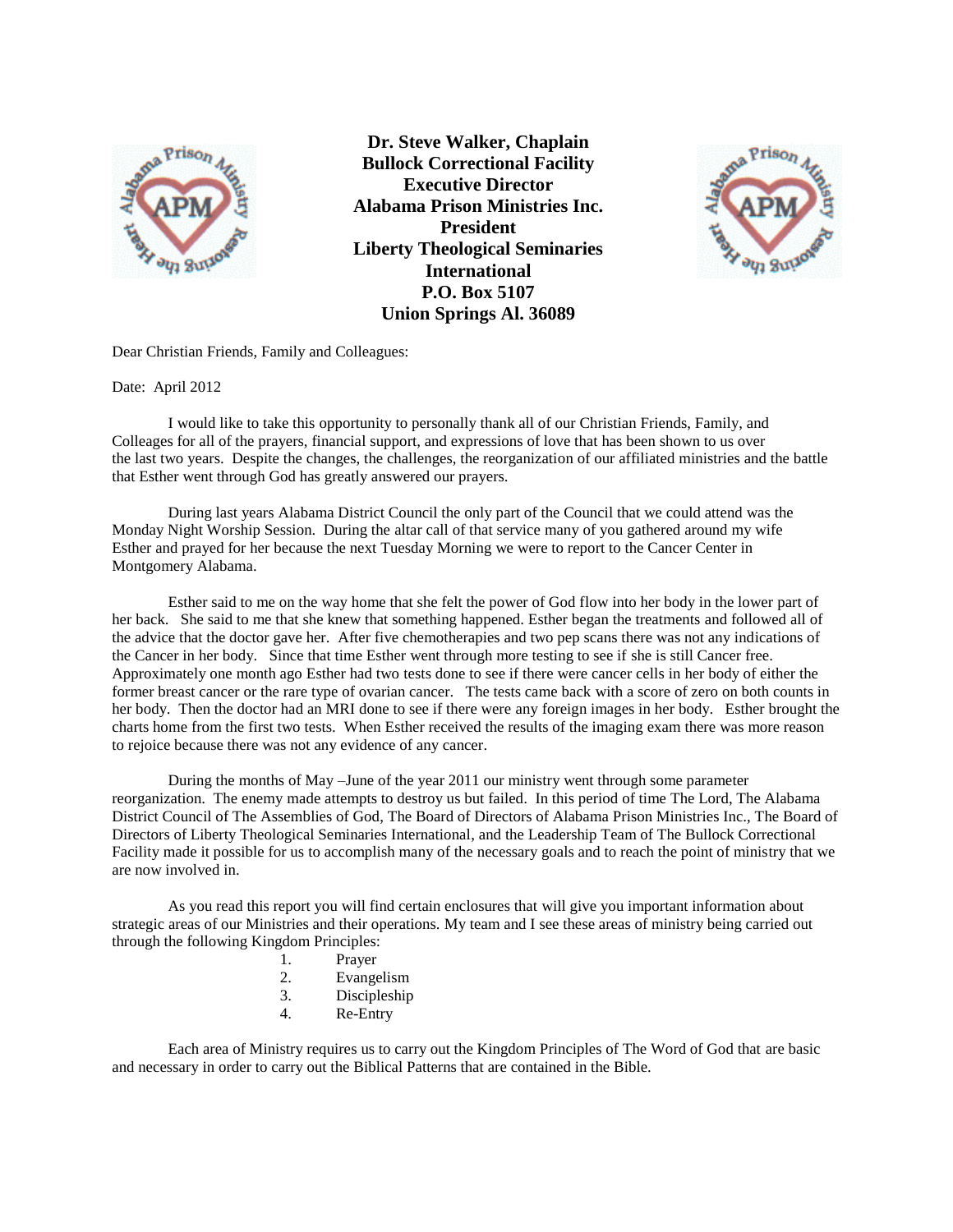The following sections are divided in such a way to give you as the reader the important information concerning each section. We ask you to remember that we found it necessary to establish these areas at times to accomplish these Kingdom Principle Goals. Alabama Prison Ministries Inc. established a partnership with Liberty Theological Seminaries International located in Montgomery Alabama in order to strengthen our ability.

### SECTION I – Prayer

Prayer Meetings are scheduled at the Restoration Chapel for the Christian Body on a regular basis. The schedule is as follows:

1. Tuesday Night 5:00 P.M. – 7:00 P.M.

7:00 P.M. – 9:00 P.M.

2. Thursday Night 5:00 P.M – 7:00 P.M.

There are special intercessory prayer meetings held at times by members of the staff and student Body. It is a great joy to see men seeking the face of God in intercessory prayer. It is also a great honor to participate with them.

#### Section II – Evangelism

Each year we now have three ministries that come in to do Evangelism.

Here is a list of ministries that do evangelism each year;

- 1. The Caring Friends One week in either the month of November or December.
- 2. We Care Crusade One week in January.
- 3. Vaughn Forrest Baptist Church One day in the Gymnasium.

The efforts of these Ministries produce approximately 50 to 75 decisions per year.

# Section III – Discipleship

Discipleship is carried out by the process of Christian Education and mentoring.

The Education Report section follows;

Liberty Theological Seminaries International is the Education provider through which Certificates, Diplomas, and Degrees are awarded depending on the course of study chosen and meeting all educational requirements.

We have established partnerships and relationships with the following curriculum providers in order to find the necessary materials to meet the curriculum needs.

They are as follows:

- 1. Liberty Theological Seminaries International
- 2. Global Youth Evangelism
- 3. Raapha (Search Resources)
- 4. Cleansing Stream Ministries
- 5. The Teaching Company

The next area of statistical information is deployed in such a way as to reveal prominent information.

- A. This section of the report will reveal the present deployments as of our last annual report since our last reports concerning 2009 until the present time.
	- 1. Bullock Correctional Facility Education Report 2010 Dr. Charles McCullough Academic Dean – Kingwood Assembly of God

| <b>First Semester</b>                 |     | <b>Second Semester</b>             |     |
|---------------------------------------|-----|------------------------------------|-----|
| Protestant / General Education $-235$ |     | Protestant/General Education - 227 |     |
| Catholic.                             |     | Catholic                           | 10  |
| Total                                 | 239 | Total                              | 237 |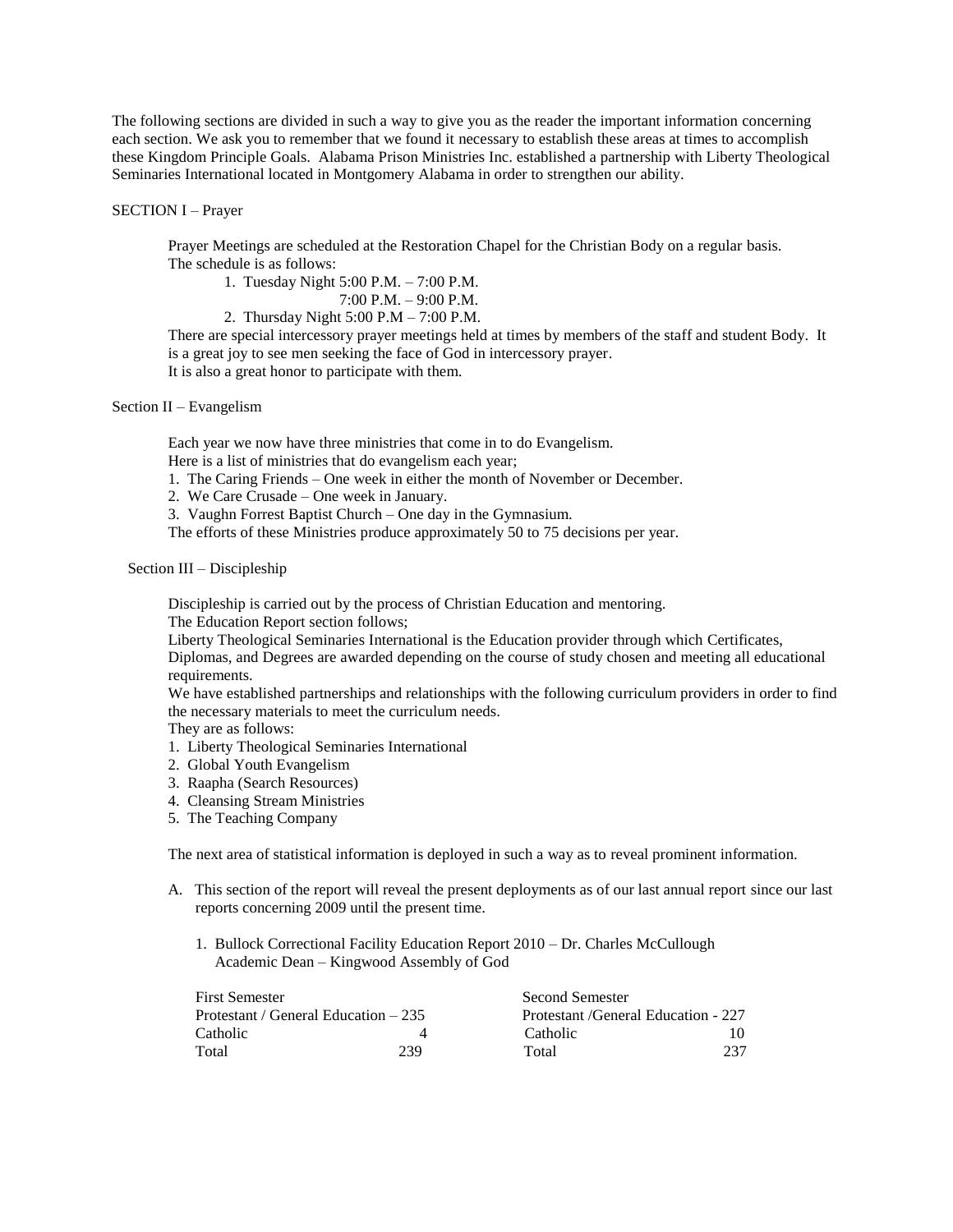2. Bullock Correctional Facility Education Report 2011

| <b>First Semester</b>                                                                                                                                                                              |     |                                          |  |
|----------------------------------------------------------------------------------------------------------------------------------------------------------------------------------------------------|-----|------------------------------------------|--|
| Protestant/General -                                                                                                                                                                               | 170 | Second Semester – Time of Reorganization |  |
| Catholic                                                                                                                                                                                           | 11  |                                          |  |
| Total                                                                                                                                                                                              | 181 |                                          |  |
| 3. Bullock Correctional Facility 2012<br>First Semester (October 2011 – April 2012<br>Number of Classes Deployed -<br>Number of individual students -<br>Number Total Individual Class Attendance) |     | 52<br>211<br>732                         |  |

- B. Fountain Correctional Facility Atmore Al. Missionary Mike Strehlow Academic Dean Liberty Church Pensacola Fla.
	- 1. There are approximately 50 inmates enrolled in the Faith Character Based Program at Fountain Correctional Facility.
	- 2. The Chaplain is Brian Esklinen
	- 3. The Educational Provider is Liberty Theological Seminaries International.
	- 4. The financial partner is We Care Ministries in Atmore, Alabama.
- C. Holman Correctional Facility Atmore Al. Missionary Mike Strehlow Academic Dean Liberty Church Pensacola Fla.
	- 1. There is one class started at this facility.
	- 2. The Chaplain is Chaplain Chris Summer.
	- 3. The Educational Provider is Liberty Theological Seminaries International,
	- 4. The financial partner is We Care Ministries in Atmore, Alabama.
- D. Century Correctional Facility Federal Correctional Facility in Century Florida Missionary Mike Strehlow – Academic Dean
	- 1. There is one class started at this facility.
	- 2. The Volunteer Chaplain is Stan Schrock
	- 3. The Educational Provider is Liberty Theological Seminaries International
	- 4. The financial partner is We Care Ministries in Atmore, Al.
- E. Since becoming the President of Liberty Theological Seminaries International and seeing the Seminary in Texas being transferred to Alabama. We have assumed the educational responsibility of educating students by correspondence.
	- 1. We have students in various parts of The United States.
	- 2. Liberty Theological Seminaries International is a partner with Liberty Theological Seminary Seoul Korea.
- F. Graduation Information
	- 1. In the year 2009 we had 55 men receive Diplomas and Degrees at Bullock Correctional Facility.
	- 2. In the year 2009 we had 9 men receive Diplomas awarded in Biblical Studies at Fountain Correctional Facility.
	- 3. In the year 2010 we had 39 men receive various Diplomas and Degrees in Bible or Theology at Bullock Correctional Facility.
	- ` 4. In the year of 2012 we had 8 inmates receive various Diplomas and Degree in Bible or Theology at Fountain Correctional Facility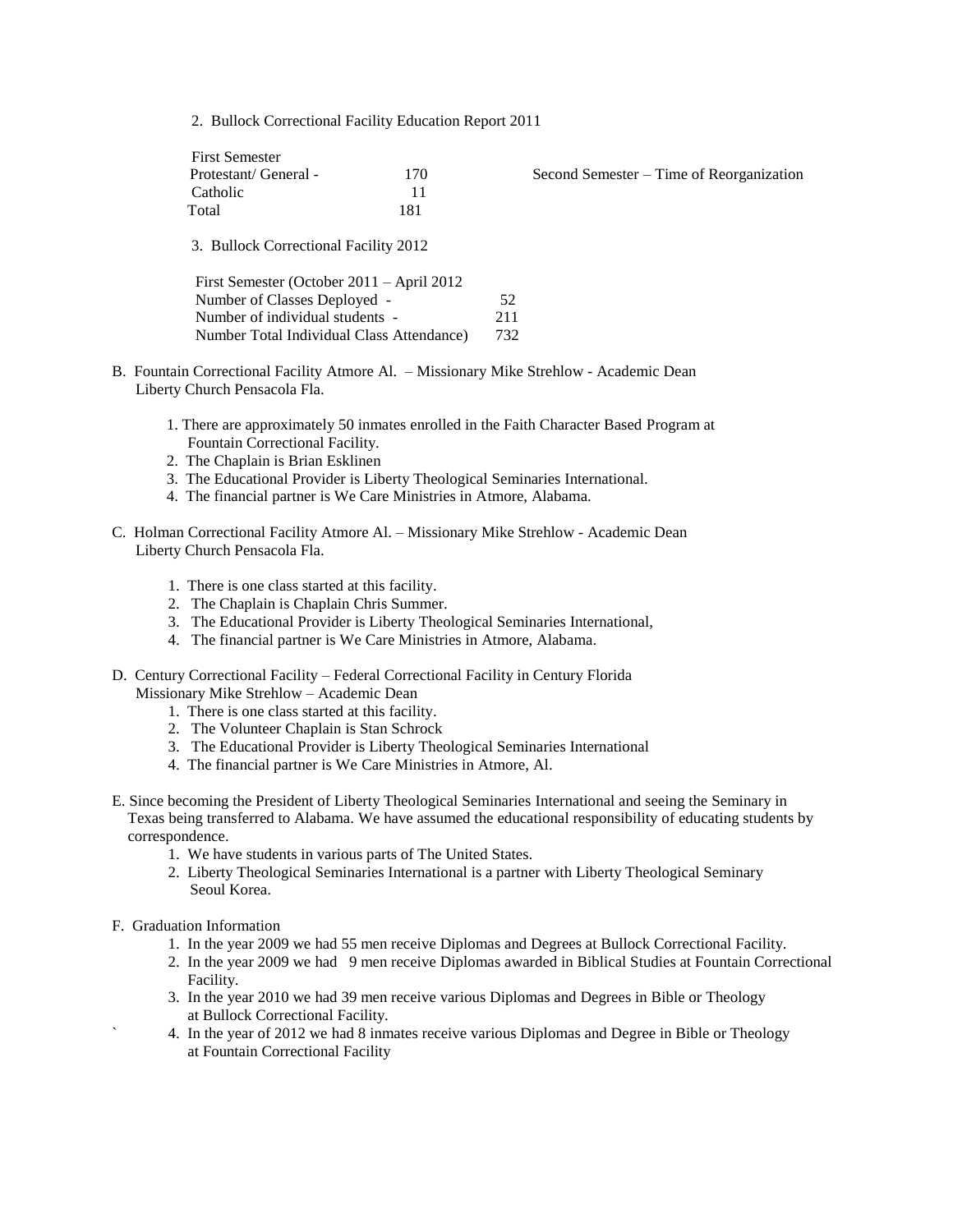- H. Graduation Information for Liberty Theological Seminary in South Korea
	- 1. In the year 2010 there were 11 South Korean Pastors awarded Doctoral Degrees of different types.
	- 2. In the year 2011 there were 8 South Korean Pastors awarded Doctoral Degrees.
	- 3. This year I will travel to South Korea to lecture for three days and to speak at the Graduation Ceremony in which 6 South Korean Pastors are scheduled to receive Degrees.

## IV. Re-entry

In this area there are new efforts being made by the Alabama Department of Corrections to prepare men to go home. The new Re-entry program has been established and has been functioning for about two years. In the past we helped two Christian Re-entry ministries that were started by Christians. The two ministries were Broken Bread Ministries located in near Notasulga Alabama in Macon County and Shiloni Transformation Ministries located in the Birmingham area of Jefferson County.

We are very sad to announce the fact that Broken Bread Ministries no longer exists as an operational entity at the present time.

We are very glad to announce that there is a new ministry located near Notasulga Alabama in Macon County that is called Source of Hope which is connected to The House of Prayer Church. The Pastor is Rev. Arthur Robinson. We will be asking our Board of Directors to commit to an Alliance Agreement at our next Board of Directors Meeting in the month of August.

We encourage everyone to be in prayer about these efforts because there is a great need to establish a Reentry place where men can go that is accountable to both The State of Alabama and the Church. The Source of Hope is Christian and it will have a Christian Program.

### FINANCIAL REPORT

We have been blessed by God is many ways that are too numerous to acknowledge by themselves. Through the prayers and giving of our financial partners we have been blessed and the needs have been met for the fiscal year January – December 2010. The Lord Blessed Alabama Prison Ministries as follows:

| <b>Cash Contributions</b>             | $\sim$ | \$38,912.16  |
|---------------------------------------|--------|--------------|
| Material (Non-Cash) Contributions -   |        | \$21, 105.35 |
| <b>Total Contributions (Income)</b>   |        | \$60, 017.51 |
| <b>Estimated Assets Approximately</b> | $\sim$ | \$400,000.00 |

For the fiscal year January – December 2011 The Lord Blessed Alabama Prison Ministries as follows:

| <b>Cash Contributions</b>         | \$30.214.85                                                                                      |
|-----------------------------------|--------------------------------------------------------------------------------------------------|
| Material (Non-Cash Contributions) | \$12,830.00                                                                                      |
| <b>Total Contributions</b>        | \$43, 045.81                                                                                     |
|                                   | Estimated Assets (We have not had time to do a new inventory but we are certain estimated amount |
| remains very strong.)             |                                                                                                  |

(Our basic cash contribution need is around \$4,000 per month. This amount is a basic operational expense and does not include any advancement. This adds up to around \$48,000.00 that we need to meet our budget.

## VISION STATEMENT

Esther and I are very encouraged in many ways in how God has intervened and sent help. We know that He has healed Esther, brought the program back on line, and continue to bring men to the Lord.

We need more missionary volunteers to come and join our team in our efforts to carry on the ministry that God has given us.